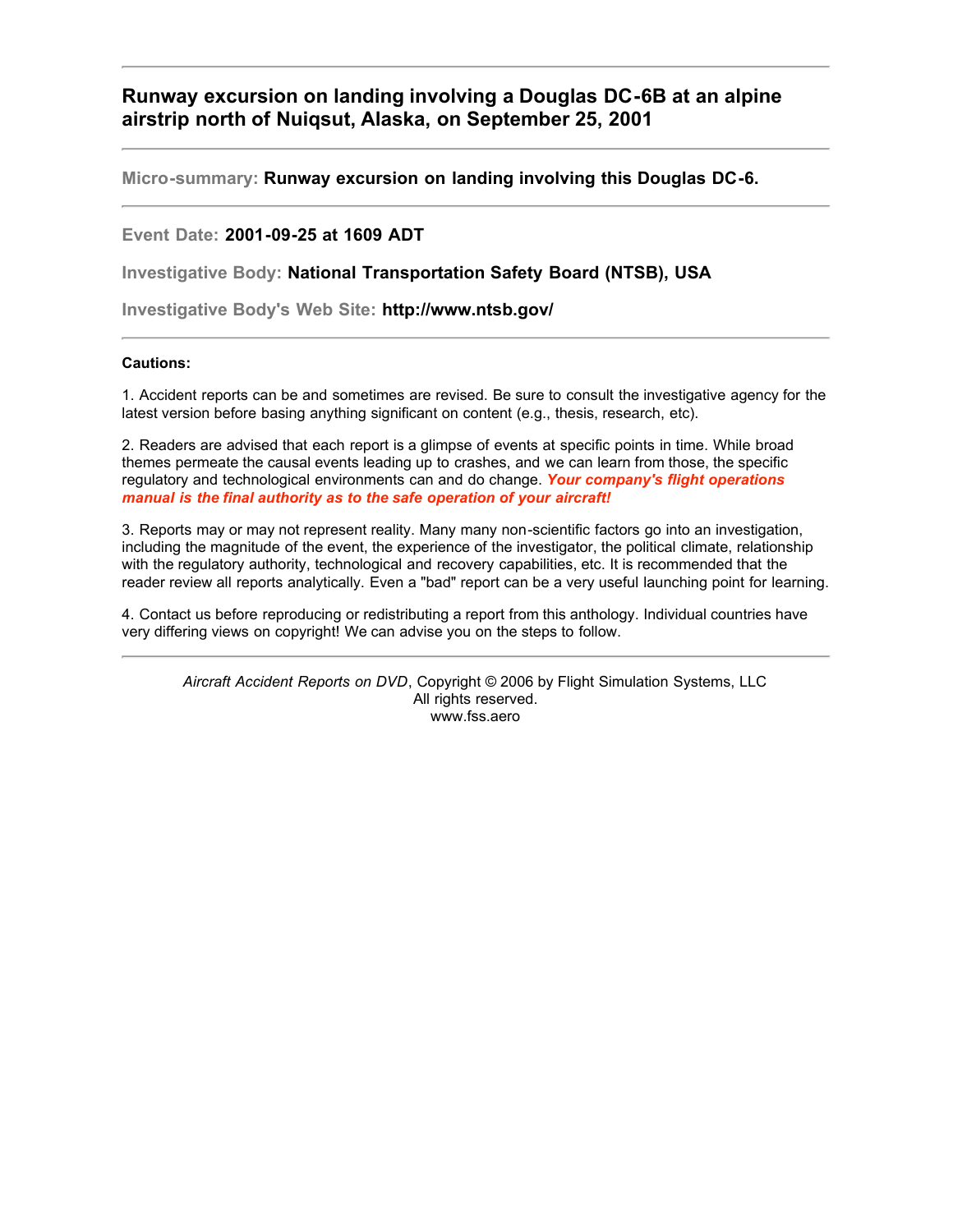| TRANSA<br>NTSB ID: ANC01LA146<br>Aircraft Registration Number: N867TA<br>National Transportation Safety Board                                                                                                                                                                                                                                                                                                                                                                                                                                                                                                                                                                                                                                                                                                                                                                                                                                                                                                                                                                                                                                                                                                                                                                                                                                                                                                                                                                                                                                                                                                                                                                                                                                                                                                                                                                                                                                                                                                                                                                                                                                                                                                                                                                                                                                                                                                                                                                                                                                              |              |                                                    |                             |  |                             |  |          |  |  |  |
|------------------------------------------------------------------------------------------------------------------------------------------------------------------------------------------------------------------------------------------------------------------------------------------------------------------------------------------------------------------------------------------------------------------------------------------------------------------------------------------------------------------------------------------------------------------------------------------------------------------------------------------------------------------------------------------------------------------------------------------------------------------------------------------------------------------------------------------------------------------------------------------------------------------------------------------------------------------------------------------------------------------------------------------------------------------------------------------------------------------------------------------------------------------------------------------------------------------------------------------------------------------------------------------------------------------------------------------------------------------------------------------------------------------------------------------------------------------------------------------------------------------------------------------------------------------------------------------------------------------------------------------------------------------------------------------------------------------------------------------------------------------------------------------------------------------------------------------------------------------------------------------------------------------------------------------------------------------------------------------------------------------------------------------------------------------------------------------------------------------------------------------------------------------------------------------------------------------------------------------------------------------------------------------------------------------------------------------------------------------------------------------------------------------------------------------------------------------------------------------------------------------------------------------------------------|--------------|----------------------------------------------------|-----------------------------|--|-----------------------------|--|----------|--|--|--|
| <b>FACTUAL REPORT</b>                                                                                                                                                                                                                                                                                                                                                                                                                                                                                                                                                                                                                                                                                                                                                                                                                                                                                                                                                                                                                                                                                                                                                                                                                                                                                                                                                                                                                                                                                                                                                                                                                                                                                                                                                                                                                                                                                                                                                                                                                                                                                                                                                                                                                                                                                                                                                                                                                                                                                                                                      |              |                                                    | Occurrence Date: 09/25/2001 |  | Most Critical Injury: Minor |  |          |  |  |  |
| <b>ÁVIATION</b><br>ETYBON                                                                                                                                                                                                                                                                                                                                                                                                                                                                                                                                                                                                                                                                                                                                                                                                                                                                                                                                                                                                                                                                                                                                                                                                                                                                                                                                                                                                                                                                                                                                                                                                                                                                                                                                                                                                                                                                                                                                                                                                                                                                                                                                                                                                                                                                                                                                                                                                                                                                                                                                  |              | Occurrence Type: Accident<br>Investigated By: NTSB |                             |  |                             |  |          |  |  |  |
| Location/Time                                                                                                                                                                                                                                                                                                                                                                                                                                                                                                                                                                                                                                                                                                                                                                                                                                                                                                                                                                                                                                                                                                                                                                                                                                                                                                                                                                                                                                                                                                                                                                                                                                                                                                                                                                                                                                                                                                                                                                                                                                                                                                                                                                                                                                                                                                                                                                                                                                                                                                                                              |              |                                                    |                             |  |                             |  |          |  |  |  |
| Nearest City/Place                                                                                                                                                                                                                                                                                                                                                                                                                                                                                                                                                                                                                                                                                                                                                                                                                                                                                                                                                                                                                                                                                                                                                                                                                                                                                                                                                                                                                                                                                                                                                                                                                                                                                                                                                                                                                                                                                                                                                                                                                                                                                                                                                                                                                                                                                                                                                                                                                                                                                                                                         | <b>State</b> | Zip Code                                           |                             |  |                             |  |          |  |  |  |
| Nuigsut                                                                                                                                                                                                                                                                                                                                                                                                                                                                                                                                                                                                                                                                                                                                                                                                                                                                                                                                                                                                                                                                                                                                                                                                                                                                                                                                                                                                                                                                                                                                                                                                                                                                                                                                                                                                                                                                                                                                                                                                                                                                                                                                                                                                                                                                                                                                                                                                                                                                                                                                                    | AK           | 99879<br>1609<br><b>ADT</b>                        |                             |  |                             |  |          |  |  |  |
| Distance From Landing Facility:<br>Direction From Airport:<br>Airport Proximity: On Airport                                                                                                                                                                                                                                                                                                                                                                                                                                                                                                                                                                                                                                                                                                                                                                                                                                                                                                                                                                                                                                                                                                                                                                                                                                                                                                                                                                                                                                                                                                                                                                                                                                                                                                                                                                                                                                                                                                                                                                                                                                                                                                                                                                                                                                                                                                                                                                                                                                                                |              |                                                    |                             |  |                             |  |          |  |  |  |
| <b>Aircraft Information Summary</b>                                                                                                                                                                                                                                                                                                                                                                                                                                                                                                                                                                                                                                                                                                                                                                                                                                                                                                                                                                                                                                                                                                                                                                                                                                                                                                                                                                                                                                                                                                                                                                                                                                                                                                                                                                                                                                                                                                                                                                                                                                                                                                                                                                                                                                                                                                                                                                                                                                                                                                                        |              |                                                    |                             |  |                             |  |          |  |  |  |
| Model/Series<br>Aircraft Manufacturer<br>Type of Aircraft                                                                                                                                                                                                                                                                                                                                                                                                                                                                                                                                                                                                                                                                                                                                                                                                                                                                                                                                                                                                                                                                                                                                                                                                                                                                                                                                                                                                                                                                                                                                                                                                                                                                                                                                                                                                                                                                                                                                                                                                                                                                                                                                                                                                                                                                                                                                                                                                                                                                                                  |              |                                                    |                             |  |                             |  |          |  |  |  |
| Douglas                                                                                                                                                                                                                                                                                                                                                                                                                                                                                                                                                                                                                                                                                                                                                                                                                                                                                                                                                                                                                                                                                                                                                                                                                                                                                                                                                                                                                                                                                                                                                                                                                                                                                                                                                                                                                                                                                                                                                                                                                                                                                                                                                                                                                                                                                                                                                                                                                                                                                                                                                    |              |                                                    | $DC-6B$                     |  |                             |  | Airplane |  |  |  |
| Sightseeing Flight: No<br>Air Medical Transport Flight: No                                                                                                                                                                                                                                                                                                                                                                                                                                                                                                                                                                                                                                                                                                                                                                                                                                                                                                                                                                                                                                                                                                                                                                                                                                                                                                                                                                                                                                                                                                                                                                                                                                                                                                                                                                                                                                                                                                                                                                                                                                                                                                                                                                                                                                                                                                                                                                                                                                                                                                 |              |                                                    |                             |  |                             |  |          |  |  |  |
| Narrative                                                                                                                                                                                                                                                                                                                                                                                                                                                                                                                                                                                                                                                                                                                                                                                                                                                                                                                                                                                                                                                                                                                                                                                                                                                                                                                                                                                                                                                                                                                                                                                                                                                                                                                                                                                                                                                                                                                                                                                                                                                                                                                                                                                                                                                                                                                                                                                                                                                                                                                                                  |              |                                                    |                             |  |                             |  |          |  |  |  |
| substantial damage during landing at the Alpine Airstrip, located about 10 miles north of Nuiqsut,<br>The airplane was being operated as a visual flight rules (VFR) cargo flight under Title<br>Alaska.<br>14, CFR Part 121, when the accident occurred. The airplane was registered to and operated by<br>Northern Air Cargo, Inc., Anchorage, Alaska. The two certificated airline transport pilots, and<br>the flight engineer, sustained minor injures. Visual meteorological conditions prevailed, and an<br>instrument flight rules (IFR) flight plan was in effect. The flight originated at the Deadhorse<br>Airport, Deadhorse, Alaska, about 1530.<br>During a telephone conversation with the National Transportation Safety Board<br>investigator-in-charge on September 26, the director of operations for the operator reported that<br>both of the pilots were certificated and type-rated in the accident airplane. He added that the<br>seated in the right seat, was one of the company's senior check airman, and possessed<br>first pilot,<br>a right seat dependency endorsement. The second pilot, seated in the left seat, had less experience<br>The director of operations reported that prior to departure, both pilots<br>in the DC-6B airplane.<br>had previously agreed that the second pilot would fly the leg of the flight on which the accident<br>occurred.<br>During a telephone conversation with the National Transportation Safety Board<br>investigator-in-charge on September 27, the first pilot related that the purpose of the flight was<br>to deliver about 20,000 pounds of oil drilling equipment to a remote oil production site. He<br>reported that light snow showers were present, with visibility reported at 4 miles.<br>The first<br>pilot stated that during final approach, as the airplane passed over the airstrip threshold, a<br>higher than normal sink rate was encountered. He said that the initial touchdown was "firm," but<br>was thought to be within acceptable tolerances. Just after touchdown, the left wing broke free<br>from the airplane at the wing to fuselage attach point. The airplane veered to the left, continued<br>off the left side of the 5,000 feet long by 100 feet wide runway, down an embankment, and came to<br>rest in an area of wet, tundra-covered terrain.<br>A postcrash fire ensued, heavily damaging the<br>center section of the fuselage.<br>According to information recorded on the airplane's cockpit voice recorder (CVR), at 1552, prior to |              |                                                    |                             |  |                             |  |          |  |  |  |
| leaving their cruise altitude, the crew contacted the contract weather observer at the Alpine<br>Airstrip, and requested current weather conditions. The weather observer responded, in part: "Ah<br>currently visibility four miles with light snow and mist. Overcast one thousand two hundred. Temp<br>minus three. Dew point missing."                                                                                                                                                                                                                                                                                                                                                                                                                                                                                                                                                                                                                                                                                                                                                                                                                                                                                                                                                                                                                                                                                                                                                                                                                                                                                                                                                                                                                                                                                                                                                                                                                                                                                                                                                                                                                                                                                                                                                                                                                                                                                                                                                                                                                 |              |                                                    |                             |  |                             |  |          |  |  |  |
| At 1555, the second pilot briefed the first pilot and flight engineer on the anticipated GPS<br>approach to runway 21, and included information concerning the missed approach procedures.                                                                                                                                                                                                                                                                                                                                                                                                                                                                                                                                                                                                                                                                                                                                                                                                                                                                                                                                                                                                                                                                                                                                                                                                                                                                                                                                                                                                                                                                                                                                                                                                                                                                                                                                                                                                                                                                                                                                                                                                                                                                                                                                                                                                                                                                                                                                                                 |              |                                                    |                             |  |                             |  |          |  |  |  |
| At 1558, Anchorage Air Route Traffic Control Center (ARTCC) cleared the accident airplane for the                                                                                                                                                                                                                                                                                                                                                                                                                                                                                                                                                                                                                                                                                                                                                                                                                                                                                                                                                                                                                                                                                                                                                                                                                                                                                                                                                                                                                                                                                                                                                                                                                                                                                                                                                                                                                                                                                                                                                                                                                                                                                                                                                                                                                                                                                                                                                                                                                                                          |              |                                                    |                             |  |                             |  |          |  |  |  |

*FACTUAL REPORT - AVIATION Page 1*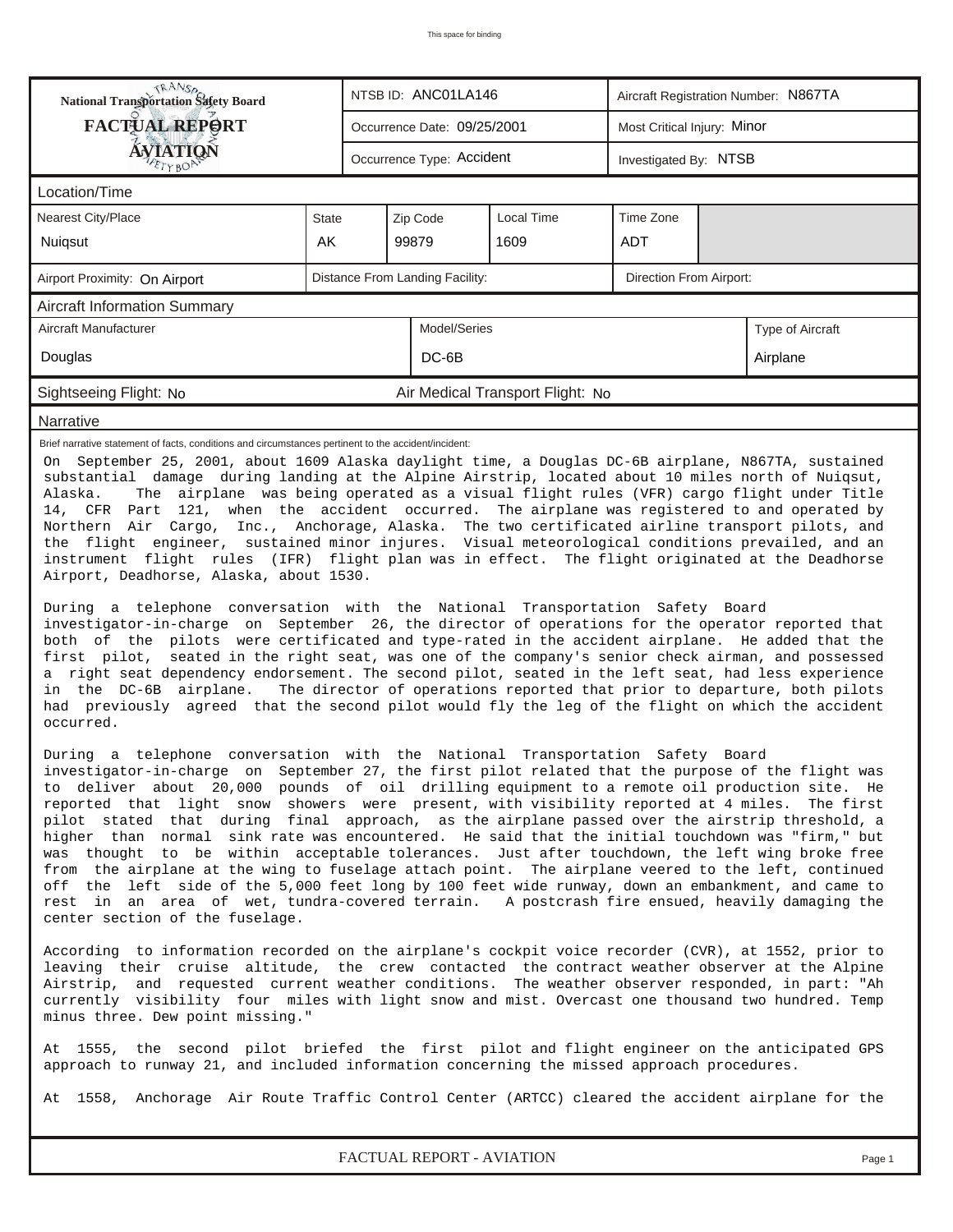| <b>FACTUAL REPORT</b><br>Occurrence Date: 09/25/2001<br><b>AVALATION</b><br>Occurrence Type: Accident | <b>National Transportation Safety Board</b> | NTSB ID: ANC01LA146 |  |
|-------------------------------------------------------------------------------------------------------|---------------------------------------------|---------------------|--|
|                                                                                                       |                                             |                     |  |
|                                                                                                       |                                             |                     |  |

## *Narrative (Continued)*

runway GPS 21 approach to the Alpine Airstrip, and advised the crew to contact the Alpine Common Traffic Advisory Frequency (CTAF) on 122.8.

At 1559, the crew contacted the contact weather observer on 122.8, and stated: "Alpine, Yukon six ninety, we're ah...ah ten minuets out... and we'll be landing runway two one." The contract weather observer acknowledged by stating: "Yukon six ninety this is Alpine ah your runway is clear, winds still currently ah two six zero, right at twelve knots, altimeter two niner five niner."

Between 1600:15 and 1606:25, the flight progressed in accordance with the published approach plate.

At 1606:35, the second pilot asked: "What are we landing... about one twenty three, one ten, something like that?" The flight engineer responds by saying: "Sounds good."

At 1606:40, the first pilot tells the second pilot: "Pull the power back to go down."

At 1607:12, the second pilot asks: "What do we have for landing speeds?"

At 1607:15, the flight engineer responds: "One twenty three, one ten."

At 1607:25, the first pilot states: "(Expletive) you're two miles from it. Where in the (expletive) is it? Take it down. I don't see the (expletive) yet.

At 1607:53, the first pilot states: " You're only one mile from it." "Take it on down ah three."

At 1608:31, the flight engineer states: "Lights right there."

At 1608:32, the second pilot says: "Okay, full flaps, final gear check." The flight engineer responds by saying: "Gear checks. Three wheels. Pressure quality. Before landing complete."

At 1608:49, the first pilot says: "Keep that, keep that (expletive) power off."

At 1608:51, the first pilot stated: "Just push forward on the nose."

At 1608:55, sound of impact, and end of recording.

A complete transcript of the CVR is included in this report.

The GPS 21 approach to runway 21 at the Alpine Airstrip is a Federal Aviation Administration (FAA) approved, private GPS approach, owned and operated by Phillips Petroleum, Inc. The FAA approved approach plate for the GPS 21 approach, while inbound on the 206 degree radial, allows airplanes to descend to 400 feet msl (383 feet agl) until the runway environment is observed, or until reaching the missed approach point, 0.7 miles from the runway. The minimum visibility required for the approach is 1 statue mile.

On September 25, at 1609, the contract weather observer located at the accident airstrip was reporting: Wind, 290 degrees (true) at 12 knots; visibility, 3 statute miles in light snow and mist; clouds and sky condition, 1,000 feet overcast; temperature, 28 degrees F; dew point, missing; altimeter, 29.59 inHg. In the remarks portion of his report, the weather observer reported lower conditions to the north-northeast, and visibility of 1 statute mile.

The Safety Board did not take custody of the airplane wreckage. The airplane's solid-state CVR was retained by Safety Board's Vehicle Recorders Division in Washington, D.C., and will be returned to the operator at a later date.

*FACTUAL REPORT - AVIATION Page 1a*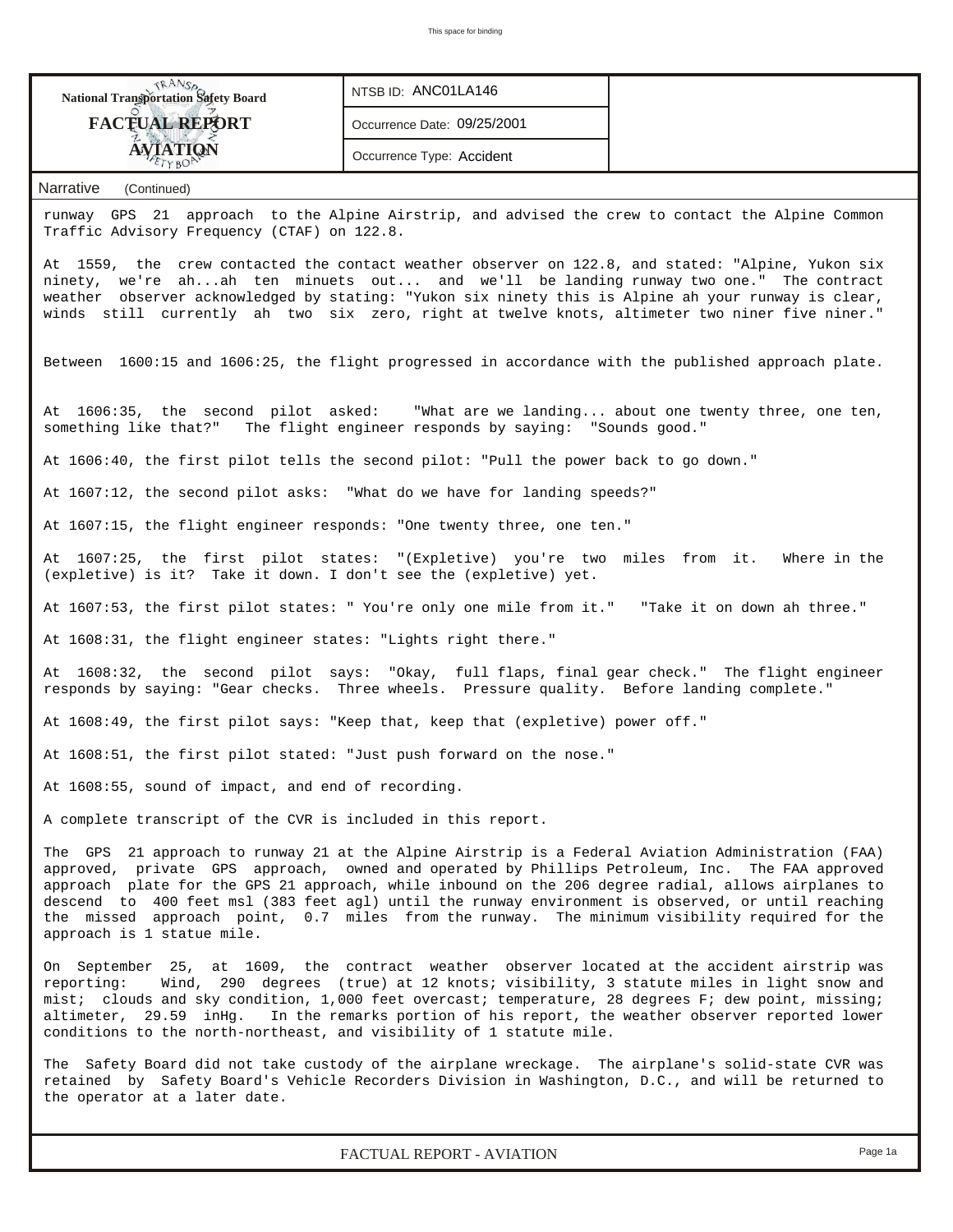| <b>National Transportation Safety Board</b> | NTSB ID: ANC01LA146         |  |
|---------------------------------------------|-----------------------------|--|
| <b>FACTUAL REPORT</b>                       | Occurrence Date: 09/25/2001 |  |
|                                             | Occurrence Type: Accident   |  |
| Narrative<br>(Continued)                    |                             |  |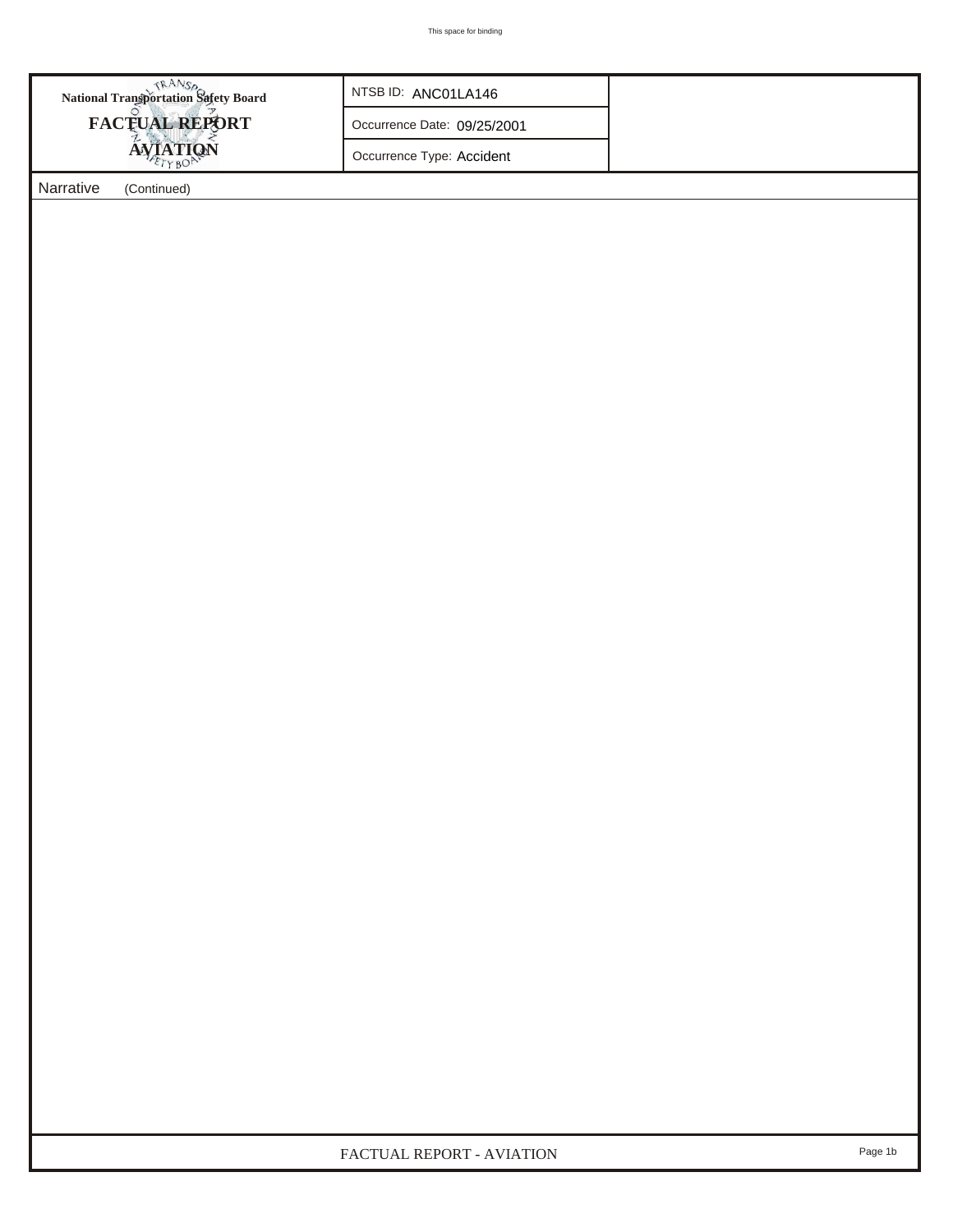| TRANSA<br>NTSB ID: ANC01LA146<br>National Transportation Safety Board                                   |                                                                         |  |                           |                                                   |                                                            |  |    |            |              |                               |                         |  |  |
|---------------------------------------------------------------------------------------------------------|-------------------------------------------------------------------------|--|---------------------------|---------------------------------------------------|------------------------------------------------------------|--|----|------------|--------------|-------------------------------|-------------------------|--|--|
| FACTUAL REPORT                                                                                          | Occurrence Date: 09/25/2001                                             |  |                           |                                                   |                                                            |  |    |            |              |                               |                         |  |  |
| <b>AVIATION</b>                                                                                         |                                                                         |  | Occurrence Type: Accident |                                                   |                                                            |  |    |            |              |                               |                         |  |  |
| Landing Facility/Approach Information                                                                   |                                                                         |  |                           |                                                   |                                                            |  |    |            |              |                               |                         |  |  |
| <b>Airport Name</b>                                                                                     | Runway Used<br>Runway Length<br>Airport ID:<br><b>Airport Elevation</b> |  |                           |                                                   |                                                            |  |    |            | Runway Width |                               |                         |  |  |
| <b>Alpine Airstrip</b>                                                                                  |                                                                         |  | <b>PALP</b>               |                                                   | 17 Ft. MSL                                                 |  | 21 |            | 5000         |                               | 100                     |  |  |
| Runway Surface Type: Gravel                                                                             |                                                                         |  |                           |                                                   |                                                            |  |    |            |              |                               |                         |  |  |
| Runway Surface Condition: Snow--wet                                                                     |                                                                         |  |                           |                                                   |                                                            |  |    |            |              |                               |                         |  |  |
| Type Instrument Approach: Global Positioning System                                                     |                                                                         |  |                           |                                                   |                                                            |  |    |            |              |                               |                         |  |  |
| VFR Approach/Landing: Full Stop                                                                         |                                                                         |  |                           |                                                   |                                                            |  |    |            |              |                               |                         |  |  |
| Aircraft Information                                                                                    |                                                                         |  |                           |                                                   |                                                            |  |    |            |              |                               |                         |  |  |
| Aircraft Manufacturer<br>Douglas                                                                        |                                                                         |  |                           | Model/Series<br>$DC-6B$                           |                                                            |  |    |            |              | <b>Serial Number</b><br>45202 |                         |  |  |
| Airworthiness Certificate(s): Transport                                                                 |                                                                         |  |                           |                                                   |                                                            |  |    |            |              |                               |                         |  |  |
| Landing Gear Type: Retractable - Tricycle                                                               |                                                                         |  |                           |                                                   |                                                            |  |    |            |              |                               |                         |  |  |
| Homebuilt Aircraft? No<br>Number of Seats: 5                                                            |                                                                         |  |                           |                                                   | Certified Max Gross Wt.                                    |  |    | 103800 LBS |              |                               | Number of Engines: 4    |  |  |
| Engine Type:<br>Reciprocating                                                                           |                                                                         |  |                           |                                                   | Engine Manufacturer:<br>Model/Series:<br>P&W<br>R-2800-CB3 |  |    |            |              |                               | Rated Power:<br>2400 HP |  |  |
| - Aircraft Inspection Information                                                                       |                                                                         |  |                           |                                                   |                                                            |  |    |            |              |                               |                         |  |  |
| Airframe Total Time<br>Type of Last Inspection<br>Date of Last Inspection<br>Time Since Last Inspection |                                                                         |  |                           |                                                   |                                                            |  |    |            |              |                               |                         |  |  |
| <b>Continuous Airworthiness</b><br>66 Hours<br>70754 Hours<br>08/2001                                   |                                                                         |  |                           |                                                   |                                                            |  |    |            |              |                               |                         |  |  |
| - Emergency Locator Transmitter (ELT) Information                                                       |                                                                         |  |                           |                                                   |                                                            |  |    |            |              |                               |                         |  |  |
| ELT Operated? Yes<br>ELT Aided in Locating Accident Site? No<br>ELT Installed? Yes                      |                                                                         |  |                           |                                                   |                                                            |  |    |            |              |                               |                         |  |  |
| Owner/Operator Information                                                                              |                                                                         |  |                           |                                                   |                                                            |  |    |            |              |                               |                         |  |  |
| Registered Aircraft Owner<br><b>Street Address</b><br>3900 West International Airport Road              |                                                                         |  |                           |                                                   |                                                            |  |    |            |              |                               |                         |  |  |
| Northern Air Crago, Inc.                                                                                |                                                                         |  |                           | State<br>City                                     |                                                            |  |    |            |              |                               | Zip Code                |  |  |
|                                                                                                         |                                                                         |  |                           | 99502<br>AK<br>Anchorage<br><b>Street Address</b> |                                                            |  |    |            |              |                               |                         |  |  |
| Operator of Aircraft                                                                                    |                                                                         |  |                           |                                                   | Same as Reg'd Aircraft Owner                               |  |    |            |              |                               |                         |  |  |
| Same as Reg'd Aircraft Owner                                                                            |                                                                         |  |                           |                                                   | <b>State</b><br>City                                       |  |    |            |              |                               | Zip Code                |  |  |
| Operator Designator Code: NACA<br>Operator Does Business As:                                            |                                                                         |  |                           |                                                   |                                                            |  |    |            |              |                               |                         |  |  |
| - Type of U.S. Certificate(s) Held:                                                                     |                                                                         |  |                           |                                                   |                                                            |  |    |            |              |                               |                         |  |  |
| Air Carrier Operating Certificate(s): Flag Carrier/Domestic                                             |                                                                         |  |                           |                                                   |                                                            |  |    |            |              |                               |                         |  |  |
| Operating Certificate: Large Aircraft Operator                                                          |                                                                         |  |                           |                                                   | Operator Certificate:                                      |  |    |            |              |                               |                         |  |  |
| Regulation Flight Conducted Under: Part 121: Air Carrier                                                |                                                                         |  |                           |                                                   |                                                            |  |    |            |              |                               |                         |  |  |
| Type of Flight Operation Conducted: Non-scheduled; Domestic; Cargo                                      |                                                                         |  |                           |                                                   |                                                            |  |    |            |              |                               |                         |  |  |
| FACTUAL REPORT - AVIATION<br>Page 2                                                                     |                                                                         |  |                           |                                                   |                                                            |  |    |            |              |                               |                         |  |  |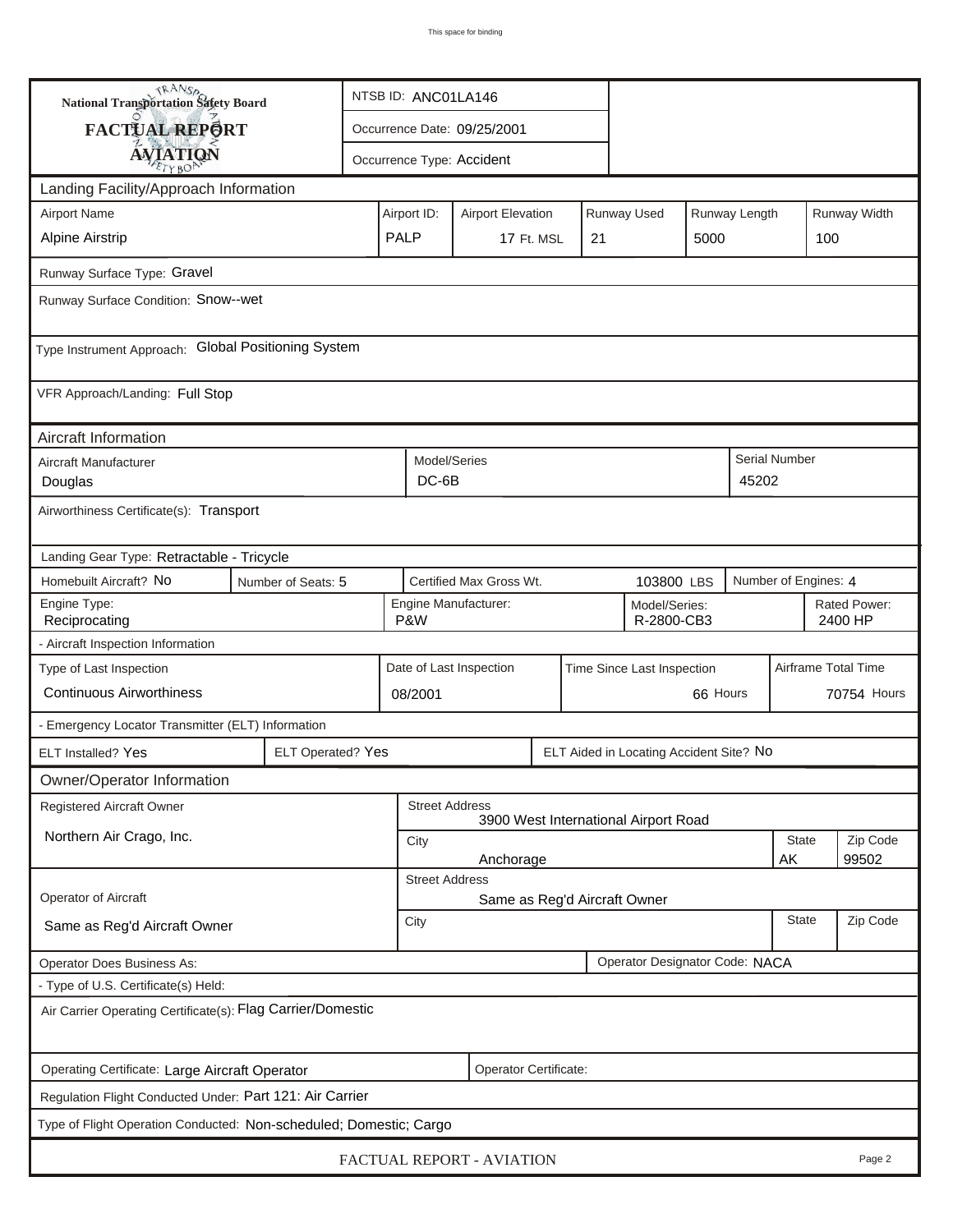| TRANSA<br>NTSB ID: ANC01LA146<br><b>National Transportation Safety Board</b>                                                                                                                                   |                 |                                   |  |  |                           |      |  |  |  |              |               |     |
|----------------------------------------------------------------------------------------------------------------------------------------------------------------------------------------------------------------|-----------------|-----------------------------------|--|--|---------------------------|------|--|--|--|--------------|---------------|-----|
| <b>FACTUAL REPORT</b><br>Occurrence Date: 09/25/2001                                                                                                                                                           |                 |                                   |  |  |                           |      |  |  |  |              |               |     |
|                                                                                                                                                                                                                | <b>AVIATION</b> |                                   |  |  | Occurrence Type: Accident |      |  |  |  |              |               |     |
|                                                                                                                                                                                                                |                 |                                   |  |  |                           |      |  |  |  |              |               |     |
| <b>First Pilot Information</b>                                                                                                                                                                                 |                 |                                   |  |  |                           |      |  |  |  |              |               |     |
| Name                                                                                                                                                                                                           |                 |                                   |  |  |                           | City |  |  |  | <b>State</b> | Date of Birth | Age |
| On File<br>On File<br>On File<br>On File                                                                                                                                                                       |                 |                                   |  |  |                           |      |  |  |  | 52           |               |     |
| Principal Profession: Civilian Pilot<br>Certificate Number: On File<br>Sex: M<br>Seat Occupied: Right                                                                                                          |                 |                                   |  |  |                           |      |  |  |  |              |               |     |
| Airline Transport<br>Certificate(s):                                                                                                                                                                           |                 |                                   |  |  |                           |      |  |  |  |              |               |     |
| Airplane Rating(s):<br>Multi-engine Land; Single-engine Land; Single-engine Sea                                                                                                                                |                 |                                   |  |  |                           |      |  |  |  |              |               |     |
| Rotorcraft/Glider/LTA: None                                                                                                                                                                                    |                 |                                   |  |  |                           |      |  |  |  |              |               |     |
| Instrument Rating(s): Airplane                                                                                                                                                                                 |                 |                                   |  |  |                           |      |  |  |  |              |               |     |
| None<br>Instructor Rating(s):                                                                                                                                                                                  |                 |                                   |  |  |                           |      |  |  |  |              |               |     |
| Type Rating/Endorsement for Accident/Incident Aircraft? Yes<br>Current Biennial Flight Review? 09/2001                                                                                                         |                 |                                   |  |  |                           |      |  |  |  |              |               |     |
| Medical Cert. Status: Valid Medical--w/ waivers/lim.<br>Medical Cert.: Class 1<br>Date of Last Medical Exam: 06/2001                                                                                           |                 |                                   |  |  |                           |      |  |  |  |              |               |     |
|                                                                                                                                                                                                                |                 |                                   |  |  |                           |      |  |  |  |              |               |     |
| Airplane<br>Airplane<br>Instrument<br>This Make<br>Lighter<br>All A/C<br>- Flight Time Matrix<br>Night<br>Glider<br>Rotorcraft<br>Mult-Engine<br>and Model<br>Single Engine<br>Than Air<br>Actual<br>Simulated |                 |                                   |  |  |                           |      |  |  |  |              |               |     |
| 22000<br>4000<br>2640<br>14000<br>1200<br><b>Total Time</b>                                                                                                                                                    |                 |                                   |  |  |                           |      |  |  |  |              |               |     |
| Pilot In Command(PIC)<br>15000<br>8000<br>1800<br>900                                                                                                                                                          |                 |                                   |  |  |                           |      |  |  |  |              |               |     |
| 1100<br>Instructor                                                                                                                                                                                             |                 |                                   |  |  |                           |      |  |  |  |              |               |     |
| Last 90 Days<br>117<br>117<br>14                                                                                                                                                                               |                 |                                   |  |  |                           |      |  |  |  |              |               |     |
| 6<br>2<br>50<br>50<br>Last 30 Days                                                                                                                                                                             |                 |                                   |  |  |                           |      |  |  |  |              |               |     |
| 5<br>5<br>Last 24 Hours<br>1                                                                                                                                                                                   |                 |                                   |  |  |                           |      |  |  |  |              |               |     |
| Seatbelt Used? Yes<br>Toxicology Performed? No<br>Second Pilot? Yes<br>Shoulder Harness Used? No                                                                                                               |                 |                                   |  |  |                           |      |  |  |  |              |               |     |
|                                                                                                                                                                                                                |                 |                                   |  |  |                           |      |  |  |  |              |               |     |
| Flight Plan/Itinerary                                                                                                                                                                                          |                 |                                   |  |  |                           |      |  |  |  |              |               |     |
| Type of Flight Plan Filed: IFR<br>Departure Point<br>Time Zone<br>State<br>Airport Identifier<br>Departure Time                                                                                                |                 |                                   |  |  |                           |      |  |  |  |              |               |     |
|                                                                                                                                                                                                                |                 |                                   |  |  |                           |      |  |  |  |              |               |     |
| <b>PASC</b><br>1544<br><b>ADT</b><br>AK<br>Deadhorse                                                                                                                                                           |                 |                                   |  |  |                           |      |  |  |  |              |               |     |
| Destination<br>Airport Identifier<br><b>State</b>                                                                                                                                                              |                 |                                   |  |  |                           |      |  |  |  |              |               |     |
| <b>PALP</b><br>Same as Accident/Incident Location                                                                                                                                                              |                 |                                   |  |  |                           |      |  |  |  |              |               |     |
| Type of Clearance: IFR                                                                                                                                                                                         |                 |                                   |  |  |                           |      |  |  |  |              |               |     |
| Type of Airspace: Class E                                                                                                                                                                                      |                 |                                   |  |  |                           |      |  |  |  |              |               |     |
| <b>Weather Information</b>                                                                                                                                                                                     |                 |                                   |  |  |                           |      |  |  |  |              |               |     |
| Source of Briefing:                                                                                                                                                                                            |                 | Company; National Weather Service |  |  |                           |      |  |  |  |              |               |     |
|                                                                                                                                                                                                                |                 |                                   |  |  |                           |      |  |  |  |              |               |     |
| Method of Briefing: Aircraft Radio<br>FACTUAL REPORT - AVIATION<br>Page 3                                                                                                                                      |                 |                                   |  |  |                           |      |  |  |  |              |               |     |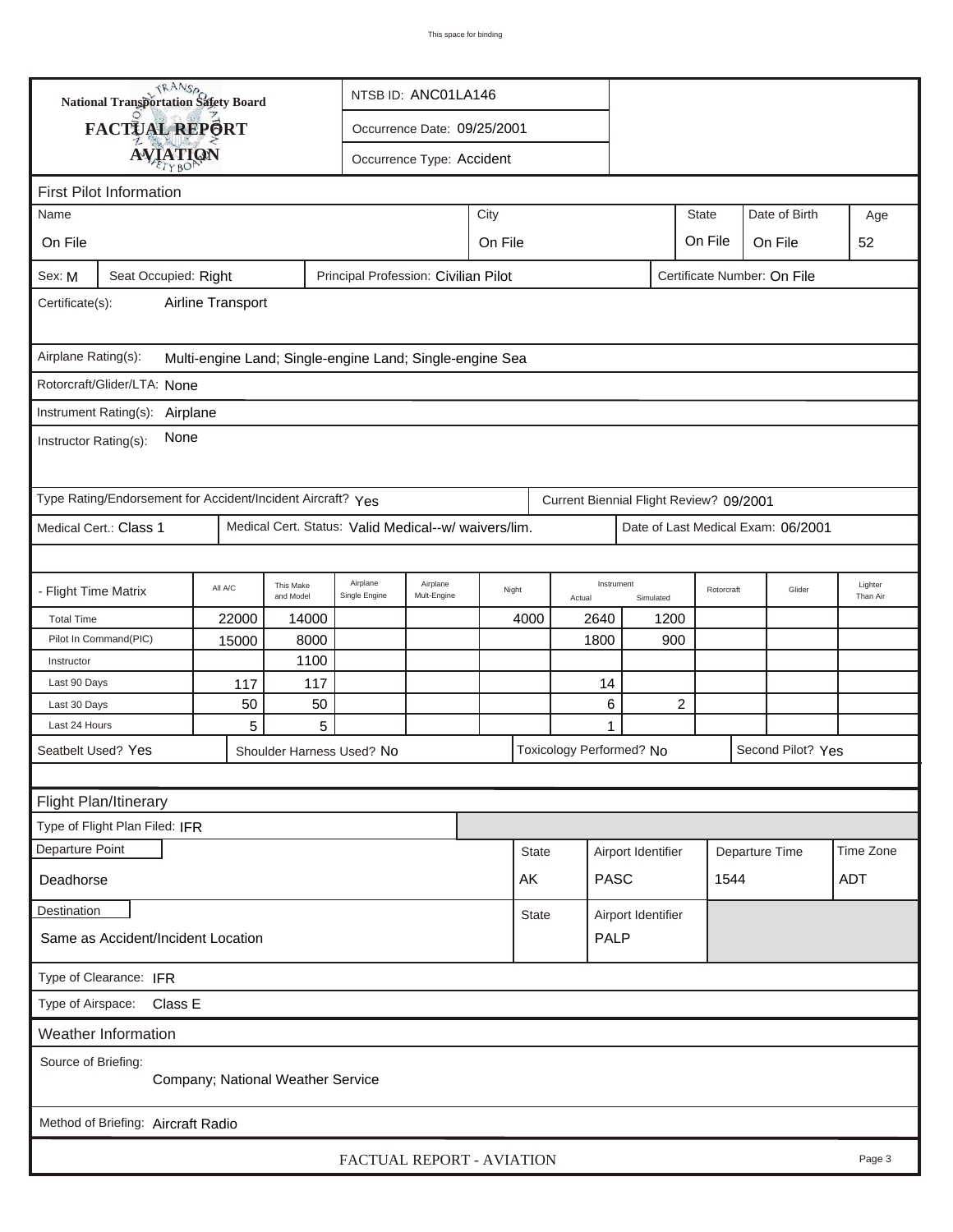| FACTUAL REPORT<br>Occurrence Date: 09/25/2001<br><b>AVIATION</b><br>Occurrence Type: Accident<br>Weather Information<br>WOF ID<br>Time Zone<br><b>Observation Time</b><br><b>WOF Elevation</b><br>WOF Distance From Accident Site<br>Direction From Accident Site<br><b>PALP</b><br>1609<br><b>ADT</b><br>Ft. MSL<br>Deg. Mag.<br><b>NM</b><br>Sky/Lowest Cloud Condition:<br>Ft. AGL<br>Condition of Light: Day<br>Lowest Ceiling: Overcast<br>1000 Ft. AGL<br>$\sqrt{3}$<br>29.59<br>Visibility:<br><b>SM</b><br>Altimeter:<br>-2 $^{\circ}$ C<br>$^\circ \text{C}$<br>Dew Point:<br>Wind Direction: 290<br>Temperature:<br>Density Altitude:<br>Weather Condtions at Accident Site: Visual Conditions<br>Wind Speed: 12<br>Gusts:<br>Visibility (RVR):<br>Ft.<br>Visibility (RVV)<br>SM<br>Intensity of Precipitation: Light<br>Restrictions to Visibility: Fog<br>Snow<br>Type of Precipitation:<br>Accident Information<br>Aircraft Damage: Substantial<br>Aircraft Fire: Ground<br>Aircraft Explosion None<br>Classification: U.S. Registered/U.S. Soil<br>- Injury Summary Matrix<br><b>TOTAL</b><br>Fatal<br>Serious<br>Minor<br>None<br><b>First Pilot</b><br>1<br>Second Pilot<br>1<br><b>Student Pilot</b><br>Flight Instructor<br>Check Pilot<br>1<br><b>Flight Engineer</b><br>Cabin Attendants<br>Other Crew<br>Passengers |  | <b>National Transportation Safety Board</b> |  |                           | NTSB ID: ANC01LA146 |  |  |  |  |  |  |        |
|------------------------------------------------------------------------------------------------------------------------------------------------------------------------------------------------------------------------------------------------------------------------------------------------------------------------------------------------------------------------------------------------------------------------------------------------------------------------------------------------------------------------------------------------------------------------------------------------------------------------------------------------------------------------------------------------------------------------------------------------------------------------------------------------------------------------------------------------------------------------------------------------------------------------------------------------------------------------------------------------------------------------------------------------------------------------------------------------------------------------------------------------------------------------------------------------------------------------------------------------------------------------------------------------------------------------------------------|--|---------------------------------------------|--|---------------------------|---------------------|--|--|--|--|--|--|--------|
|                                                                                                                                                                                                                                                                                                                                                                                                                                                                                                                                                                                                                                                                                                                                                                                                                                                                                                                                                                                                                                                                                                                                                                                                                                                                                                                                          |  |                                             |  |                           |                     |  |  |  |  |  |  |        |
|                                                                                                                                                                                                                                                                                                                                                                                                                                                                                                                                                                                                                                                                                                                                                                                                                                                                                                                                                                                                                                                                                                                                                                                                                                                                                                                                          |  |                                             |  |                           |                     |  |  |  |  |  |  |        |
|                                                                                                                                                                                                                                                                                                                                                                                                                                                                                                                                                                                                                                                                                                                                                                                                                                                                                                                                                                                                                                                                                                                                                                                                                                                                                                                                          |  |                                             |  |                           |                     |  |  |  |  |  |  |        |
|                                                                                                                                                                                                                                                                                                                                                                                                                                                                                                                                                                                                                                                                                                                                                                                                                                                                                                                                                                                                                                                                                                                                                                                                                                                                                                                                          |  |                                             |  |                           |                     |  |  |  |  |  |  |        |
|                                                                                                                                                                                                                                                                                                                                                                                                                                                                                                                                                                                                                                                                                                                                                                                                                                                                                                                                                                                                                                                                                                                                                                                                                                                                                                                                          |  |                                             |  |                           |                     |  |  |  |  |  |  |        |
|                                                                                                                                                                                                                                                                                                                                                                                                                                                                                                                                                                                                                                                                                                                                                                                                                                                                                                                                                                                                                                                                                                                                                                                                                                                                                                                                          |  |                                             |  |                           |                     |  |  |  |  |  |  |        |
|                                                                                                                                                                                                                                                                                                                                                                                                                                                                                                                                                                                                                                                                                                                                                                                                                                                                                                                                                                                                                                                                                                                                                                                                                                                                                                                                          |  |                                             |  |                           |                     |  |  |  |  |  |  |        |
|                                                                                                                                                                                                                                                                                                                                                                                                                                                                                                                                                                                                                                                                                                                                                                                                                                                                                                                                                                                                                                                                                                                                                                                                                                                                                                                                          |  |                                             |  |                           |                     |  |  |  |  |  |  | "Hg    |
|                                                                                                                                                                                                                                                                                                                                                                                                                                                                                                                                                                                                                                                                                                                                                                                                                                                                                                                                                                                                                                                                                                                                                                                                                                                                                                                                          |  |                                             |  |                           |                     |  |  |  |  |  |  | Ft.    |
|                                                                                                                                                                                                                                                                                                                                                                                                                                                                                                                                                                                                                                                                                                                                                                                                                                                                                                                                                                                                                                                                                                                                                                                                                                                                                                                                          |  |                                             |  |                           |                     |  |  |  |  |  |  |        |
|                                                                                                                                                                                                                                                                                                                                                                                                                                                                                                                                                                                                                                                                                                                                                                                                                                                                                                                                                                                                                                                                                                                                                                                                                                                                                                                                          |  |                                             |  |                           |                     |  |  |  |  |  |  |        |
|                                                                                                                                                                                                                                                                                                                                                                                                                                                                                                                                                                                                                                                                                                                                                                                                                                                                                                                                                                                                                                                                                                                                                                                                                                                                                                                                          |  |                                             |  |                           |                     |  |  |  |  |  |  |        |
|                                                                                                                                                                                                                                                                                                                                                                                                                                                                                                                                                                                                                                                                                                                                                                                                                                                                                                                                                                                                                                                                                                                                                                                                                                                                                                                                          |  |                                             |  |                           |                     |  |  |  |  |  |  |        |
|                                                                                                                                                                                                                                                                                                                                                                                                                                                                                                                                                                                                                                                                                                                                                                                                                                                                                                                                                                                                                                                                                                                                                                                                                                                                                                                                          |  |                                             |  |                           |                     |  |  |  |  |  |  |        |
|                                                                                                                                                                                                                                                                                                                                                                                                                                                                                                                                                                                                                                                                                                                                                                                                                                                                                                                                                                                                                                                                                                                                                                                                                                                                                                                                          |  |                                             |  |                           |                     |  |  |  |  |  |  |        |
|                                                                                                                                                                                                                                                                                                                                                                                                                                                                                                                                                                                                                                                                                                                                                                                                                                                                                                                                                                                                                                                                                                                                                                                                                                                                                                                                          |  |                                             |  |                           |                     |  |  |  |  |  |  |        |
|                                                                                                                                                                                                                                                                                                                                                                                                                                                                                                                                                                                                                                                                                                                                                                                                                                                                                                                                                                                                                                                                                                                                                                                                                                                                                                                                          |  |                                             |  |                           |                     |  |  |  |  |  |  |        |
|                                                                                                                                                                                                                                                                                                                                                                                                                                                                                                                                                                                                                                                                                                                                                                                                                                                                                                                                                                                                                                                                                                                                                                                                                                                                                                                                          |  |                                             |  |                           |                     |  |  |  |  |  |  |        |
|                                                                                                                                                                                                                                                                                                                                                                                                                                                                                                                                                                                                                                                                                                                                                                                                                                                                                                                                                                                                                                                                                                                                                                                                                                                                                                                                          |  |                                             |  |                           |                     |  |  |  |  |  |  |        |
|                                                                                                                                                                                                                                                                                                                                                                                                                                                                                                                                                                                                                                                                                                                                                                                                                                                                                                                                                                                                                                                                                                                                                                                                                                                                                                                                          |  |                                             |  |                           |                     |  |  |  |  |  |  |        |
|                                                                                                                                                                                                                                                                                                                                                                                                                                                                                                                                                                                                                                                                                                                                                                                                                                                                                                                                                                                                                                                                                                                                                                                                                                                                                                                                          |  |                                             |  |                           |                     |  |  |  |  |  |  |        |
|                                                                                                                                                                                                                                                                                                                                                                                                                                                                                                                                                                                                                                                                                                                                                                                                                                                                                                                                                                                                                                                                                                                                                                                                                                                                                                                                          |  |                                             |  |                           |                     |  |  |  |  |  |  |        |
|                                                                                                                                                                                                                                                                                                                                                                                                                                                                                                                                                                                                                                                                                                                                                                                                                                                                                                                                                                                                                                                                                                                                                                                                                                                                                                                                          |  |                                             |  |                           |                     |  |  |  |  |  |  |        |
|                                                                                                                                                                                                                                                                                                                                                                                                                                                                                                                                                                                                                                                                                                                                                                                                                                                                                                                                                                                                                                                                                                                                                                                                                                                                                                                                          |  |                                             |  |                           |                     |  |  |  |  |  |  |        |
|                                                                                                                                                                                                                                                                                                                                                                                                                                                                                                                                                                                                                                                                                                                                                                                                                                                                                                                                                                                                                                                                                                                                                                                                                                                                                                                                          |  |                                             |  |                           |                     |  |  |  |  |  |  |        |
|                                                                                                                                                                                                                                                                                                                                                                                                                                                                                                                                                                                                                                                                                                                                                                                                                                                                                                                                                                                                                                                                                                                                                                                                                                                                                                                                          |  |                                             |  |                           |                     |  |  |  |  |  |  |        |
|                                                                                                                                                                                                                                                                                                                                                                                                                                                                                                                                                                                                                                                                                                                                                                                                                                                                                                                                                                                                                                                                                                                                                                                                                                                                                                                                          |  |                                             |  |                           |                     |  |  |  |  |  |  |        |
|                                                                                                                                                                                                                                                                                                                                                                                                                                                                                                                                                                                                                                                                                                                                                                                                                                                                                                                                                                                                                                                                                                                                                                                                                                                                                                                                          |  |                                             |  |                           |                     |  |  |  |  |  |  |        |
| - TOTAL ABOARD -<br>3<br>3                                                                                                                                                                                                                                                                                                                                                                                                                                                                                                                                                                                                                                                                                                                                                                                                                                                                                                                                                                                                                                                                                                                                                                                                                                                                                                               |  |                                             |  |                           |                     |  |  |  |  |  |  |        |
| Other Ground                                                                                                                                                                                                                                                                                                                                                                                                                                                                                                                                                                                                                                                                                                                                                                                                                                                                                                                                                                                                                                                                                                                                                                                                                                                                                                                             |  |                                             |  |                           |                     |  |  |  |  |  |  |        |
| - GRAND TOTAL -<br>3<br>3                                                                                                                                                                                                                                                                                                                                                                                                                                                                                                                                                                                                                                                                                                                                                                                                                                                                                                                                                                                                                                                                                                                                                                                                                                                                                                                |  |                                             |  |                           |                     |  |  |  |  |  |  |        |
|                                                                                                                                                                                                                                                                                                                                                                                                                                                                                                                                                                                                                                                                                                                                                                                                                                                                                                                                                                                                                                                                                                                                                                                                                                                                                                                                          |  |                                             |  | FACTUAL REPORT - AVIATION |                     |  |  |  |  |  |  | Page 4 |